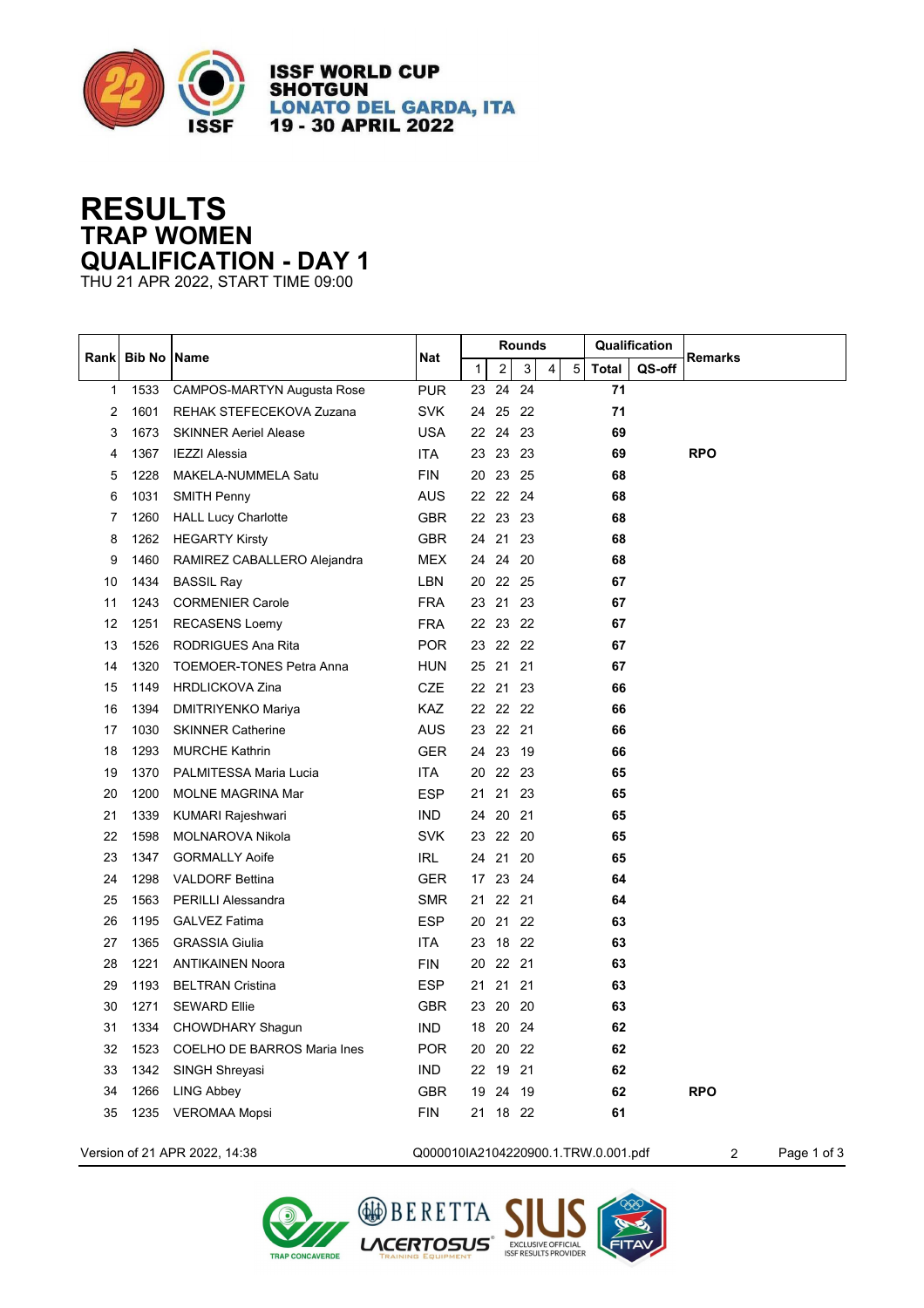|       | <b>Bib No IName</b> |                                      | Nat        | <b>Rounds</b>                                            |              | Qualification |                  |
|-------|---------------------|--------------------------------------|------------|----------------------------------------------------------|--------------|---------------|------------------|
| Rankl |                     |                                      |            | $\mathbf{3}$<br>1<br>$\mathbf{2}$<br>5 <sub>1</sub><br>4 | <b>Total</b> | QS-off        | <b>Remarks</b>   |
| 36    | 1452                | <b>MARIRHI Yasmine</b>               | <b>MAR</b> | 21<br>21<br>19                                           | 61           |               |                  |
| 37    | 1512                | <b>BERNAL Sandra</b>                 | POL        | 22 21 18                                                 | 61           |               |                  |
| 38    | 1545                | SAIZU Diana                          | <b>ROU</b> | 18<br>21 21                                              | 60           |               |                  |
| 39    | 1029                | <b>SCANLAN Laetisha</b>              | <b>AUS</b> | 20 20<br>20                                              | 60           |               |                  |
| 40    | 1404                | RYSBEKOVA Sarsenkul                  | KAZ        | 17 20<br>23                                              | 60           |               |                  |
| 41    | 1197                | <b>MARTINEZ Beatriz</b>              | <b>ESP</b> | 21 19<br>20                                              | 60           |               | <b>RPO</b>       |
| 42    | 1071                | <b>LIENARD Sophie</b>                | <b>BEL</b> | 17<br>21 21                                              | 59           |               |                  |
| 43    | 1052                | BABAYEVA Aydan                       | <b>AZE</b> | 20 21<br>18                                              | 59           |               |                  |
| 44    | 1269                | ROBERTS Georgina Tamsin              | <b>GBR</b> | 19 19 21                                                 | 59           |               | <b>RPO</b>       |
| 45    | 1100                | <b>ALI Selin</b>                     | <b>BUL</b> | 21<br>20<br>18                                           | 59           |               | <b>CB:15</b>     |
| 46    | 1373                | <b>ROSSI Fiammetta</b>               | <b>ITA</b> | 21 20<br>18                                              | 59           |               | <b>CB:13 RPO</b> |
| 47    | 1179                | <b>ASHMAWY Maggy</b>                 | EGY        | 19 20<br>20                                              | 59           |               |                  |
| 48    | 1377                | <b>STANCO Silvana</b>                | <b>ITA</b> | 22<br>19 18                                              | 59           |               |                  |
| 49    | 1315                | <b>JONA Bernadett</b>                | <b>HUN</b> | 20<br>14 24                                              | 58           |               |                  |
| 50    | 1662                | <b>BROWN Ida Faye</b>                | <b>USA</b> | 19 21<br>18                                              | 58           |               |                  |
| 51    | 1058                | JAMALOVA Aydan                       | <b>AZE</b> | 22 18<br>18                                              | 58           |               |                  |
| 52    | 1395                | DOSMAGAMBETOVA Aizhan                | KAZ        | 18 18<br>22                                              | 58           |               |                  |
| 53    | 1676                | <b>TOZIER Rachel Leighanne</b>       | <b>USA</b> | 19<br>21<br>17                                           | 57           |               |                  |
| 54    | 1048                | ABDULKHUSEYNOVA Alina                | AZE        | 18 21<br>18                                              | 57           |               | <b>RPO</b>       |
| 55    | 1201                | <b>MUNOZ DE LEON MORAL Francisca</b> | <b>ESP</b> | 16 22 19                                                 | 57           |               | <b>RPO</b>       |
| 56    | 1565                | SPADONI Francesca                    | <b>SMR</b> | 19<br>19<br>-19                                          | 57           |               |                  |
| 57    | 1152                | <b>KUCEROVA Lea</b>                  | <b>CZE</b> | 19<br>23<br>-15                                          | 57           |               | CB:2             |
| 58    | 1630                | <b>SRESTHAPORN Thitithan</b>         | <b>THA</b> | 23 15<br>19                                              | 57           |               | CB:1             |
| 59    | 1436                | <b>KORBAN Lea</b>                    | <b>LBN</b> | 20<br>22 15                                              | 57           |               |                  |
| 60    | 1532                | <b>BERMUDEZ LATORRE Ana Sofia</b>    | <b>PUR</b> | 20<br>19<br>-17                                          | 56           |               |                  |
| 61    | 1534                | <b>LATORRE Ana</b>                   | <b>PUR</b> | 20 20<br>14                                              | 54           |               |                  |
| 62    | 1605                | VARGOVA Veronika                     | <b>SVK</b> | 17 17 20                                                 | 54           |               | <b>RPO</b>       |
| 63    | 1181                | <b>ELSAYED Mariam Tarek</b>          | <b>EGY</b> | 18<br>19<br>17                                           | 54           |               |                  |
| 64    | 1317                | NYITRAI Anna                         | HUN        | 19<br>19<br>-16                                          | 54           |               | CB:5             |
| 65    | 1622                | <b>IAWPUKDEEKUL Orathai</b>          | <b>THA</b> | 19 19 16                                                 | 54           |               | CB:2             |
| 66    |                     | 1580 CROCI Martina                   | SUI        | 17 18 18                                                 | 53           |               |                  |
| 67    | 1010                | <b>BENKHOUCHA Lynda</b>              | ALG        | 16 18 18                                                 | 52           |               |                  |
| 68    | 1137                | KONSTANTINIDOU Georgia               | <b>CYP</b> | 16 18<br>18                                              | 52           |               |                  |
| 69    | 1486                | <b>WOLFF Rachelle</b>                | <b>NOR</b> | 17 15 19                                                 | 51           |               |                  |
| 70    | 1288                | <b>HALWAX Nadine</b>                 | <b>GER</b> | 18 18<br>15                                              | 51           |               |                  |
| 71    | 1284                | <b>DANNLER Patricia</b>              | <b>GER</b> | 14 17<br>20                                              | 51           |               | <b>RPO</b>       |
| 72    | 1406                | SEREDA Oxana                         | <b>KAZ</b> | 17 19 15                                                 | 51           |               | <b>RPO</b>       |
| 73    | 1503                | <b>LEVANZA Valerie</b>               | PHI        | 16 15<br>18                                              | 49           |               |                  |
| 74    | 1188                | <b>TALAAT Sahar</b>                  | <b>EGY</b> | 14 20<br>13                                              | 47           |               |                  |
| 75    | 1628                | <b>SRESTHAPORN Salisa</b>            | <b>THA</b> | 15 17<br>13                                              | 45           |               |                  |
| 76    | 1596                | <b>KORTISOVA Emma</b>                | <b>SVK</b> | 13 18 12                                                 | 43           |               |                  |
| 77    | 1015                | <b>ZEGGANE Saadia</b>                | ALG        | 13<br>16 12                                              | 41           |               |                  |
| 78    | 1051                | AMRAHOVA Shafag                      | <b>AZE</b> | 12 13 15                                                 | 40           |               |                  |
|       | 1663                | <b>BROWNING Kayle</b>                | <b>USA</b> |                                                          |              |               | <b>DNS RPO</b>   |
|       | 1326                | SAFITRI Adylia                       | <b>INA</b> |                                                          |              |               | <b>DNS</b>       |
|       | 1327                | SARMUNAH Sarmunah                    | <b>INA</b> |                                                          |              |               | <b>DNS</b>       |
|       | 1328                | <b>WULANDARI Fany Febriana</b>       | INA        |                                                          |              |               | <b>DNS</b>       |
|       |                     |                                      |            |                                                          |              |               |                  |

Version of 21 APR 2022, 14:38 Q000010IA2104220900.1.TRW.0.001.pdf E2

Page 2 of 3